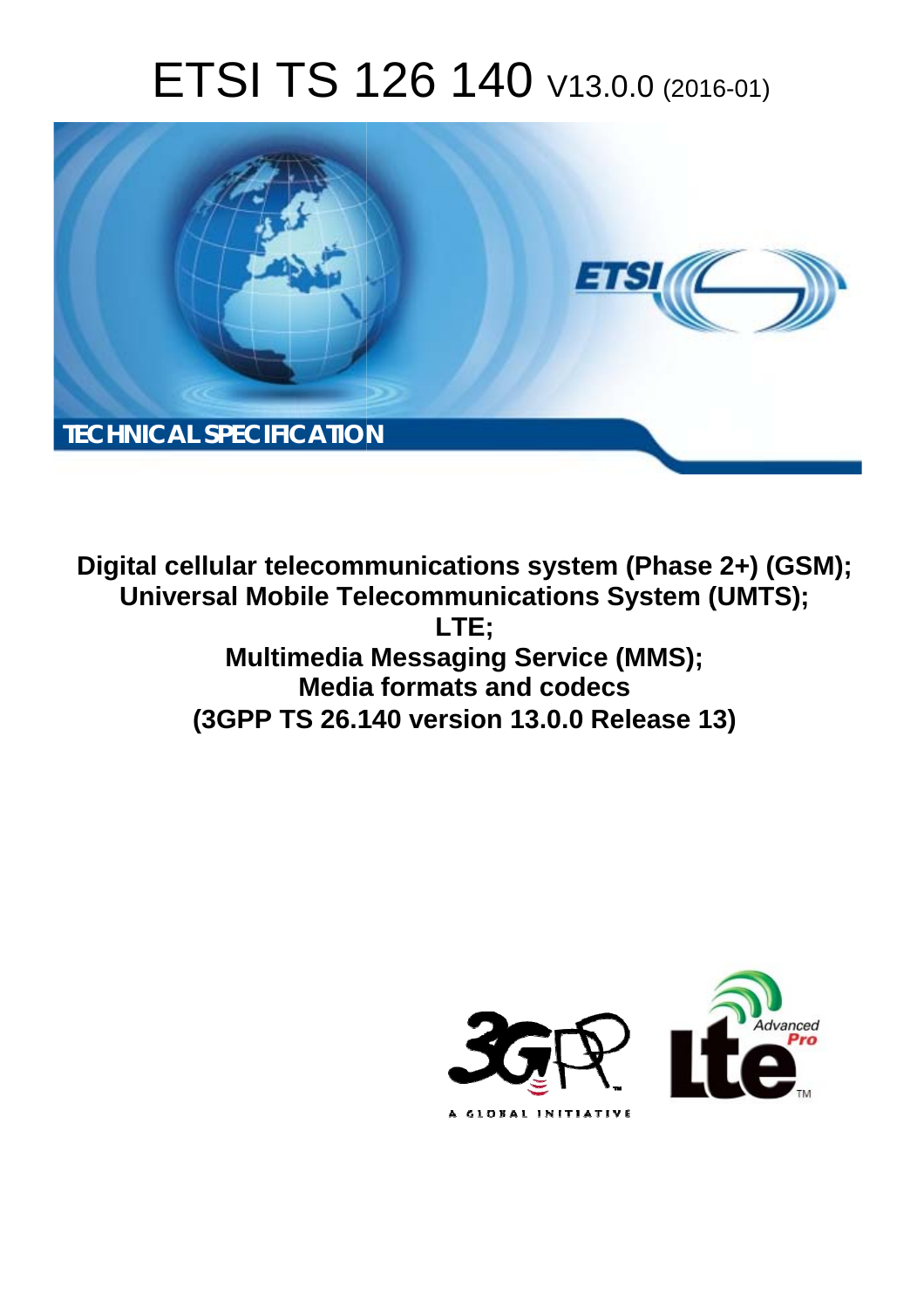Reference RTS/TSGS-0426140vd00

Keywords

 $\overline{1}$ 

#### *ETSI*

#### 650 Route des Lucioles F-06921 Sophia Antipolis Cedex - FRANCE

Tel.: +33 4 92 94 42 00 Fax: +33 4 93 65 47 16

Siret N° 348 623 562 00017 - NAF 742 C Association à but non lucratif enregistrée à la Sous-Préfecture de Grasse (06) N° 7803/88

#### *Important notice*

The present document can be downloaded from: <http://www.etsi.org/standards-search>

The present document may be made available in electronic versions and/or in print. The content of any electronic and/or print versions of the present document shall not be modified without the prior written authorization of ETSI. In case of any existing or perceived difference in contents between such versions and/or in print, the only prevailing document is the print of the Portable Document Format (PDF) version kept on a specific network drive within ETSI Secretariat.

Users of the present document should be aware that the document may be subject to revision or change of status. Information on the current status of this and other ETSI documents is available at <http://portal.etsi.org/tb/status/status.asp>

If you find errors in the present document, please send your comment to one of the following services: <https://portal.etsi.org/People/CommiteeSupportStaff.aspx>

#### *Copyright Notification*

No part may be reproduced or utilized in any form or by any means, electronic or mechanical, including photocopying and microfilm except as authorized by written permission of ETSI.

The content of the PDF version shall not be modified without the written authorization of ETSI. The copyright and the foregoing restriction extend to reproduction in all media.

> © European Telecommunications Standards Institute 2016. All rights reserved.

**DECT**TM, **PLUGTESTS**TM, **UMTS**TM and the ETSI logo are Trade Marks of ETSI registered for the benefit of its Members. **3GPP**TM and **LTE**™ are Trade Marks of ETSI registered for the benefit of its Members and of the 3GPP Organizational Partners.

**GSM**® and the GSM logo are Trade Marks registered and owned by the GSM Association.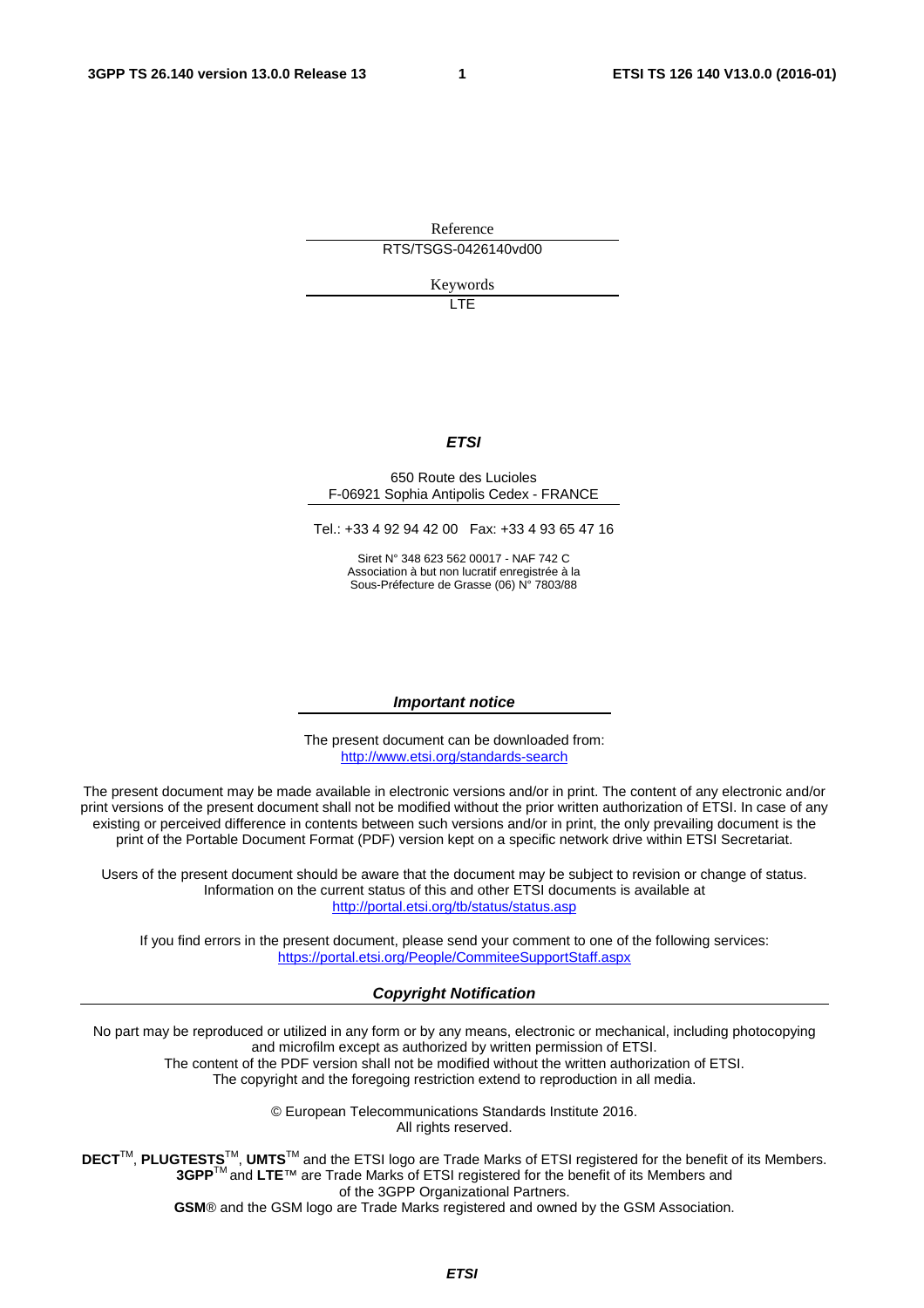### Intellectual Property Rights

IPRs essential or potentially essential to the present document may have been declared to ETSI. The information pertaining to these essential IPRs, if any, is publicly available for **ETSI members and non-members**, and can be found in ETSI SR 000 314: *"Intellectual Property Rights (IPRs); Essential, or potentially Essential, IPRs notified to ETSI in respect of ETSI standards"*, which is available from the ETSI Secretariat. Latest updates are available on the ETSI Web server [\(https://ipr.etsi.org/](https://ipr.etsi.org/)).

Pursuant to the ETSI IPR Policy, no investigation, including IPR searches, has been carried out by ETSI. No guarantee can be given as to the existence of other IPRs not referenced in ETSI SR 000 314 (or the updates on the ETSI Web server) which are, or may be, or may become, essential to the present document.

### Foreword

This Technical Specification (TS) has been produced by ETSI 3rd Generation Partnership Project (3GPP).

The present document may refer to technical specifications or reports using their 3GPP identities, UMTS identities or GSM identities. These should be interpreted as being references to the corresponding ETSI deliverables.

The cross reference between GSM, UMTS, 3GPP and ETSI identities can be found under [http://webapp.etsi.org/key/queryform.asp.](http://webapp.etsi.org/key/queryform.asp)

## Modal verbs terminology

In the present document "**shall**", "**shall not**", "**should**", "**should not**", "**may**", "**need not**", "**will**", "**will not**", "**can**" and "**cannot**" are to be interpreted as described in clause 3.2 of the [ETSI Drafting Rules](http://portal.etsi.org/Help/editHelp!/Howtostart/ETSIDraftingRules.aspx) (Verbal forms for the expression of provisions).

"**must**" and "**must not**" are **NOT** allowed in ETSI deliverables except when used in direct citation.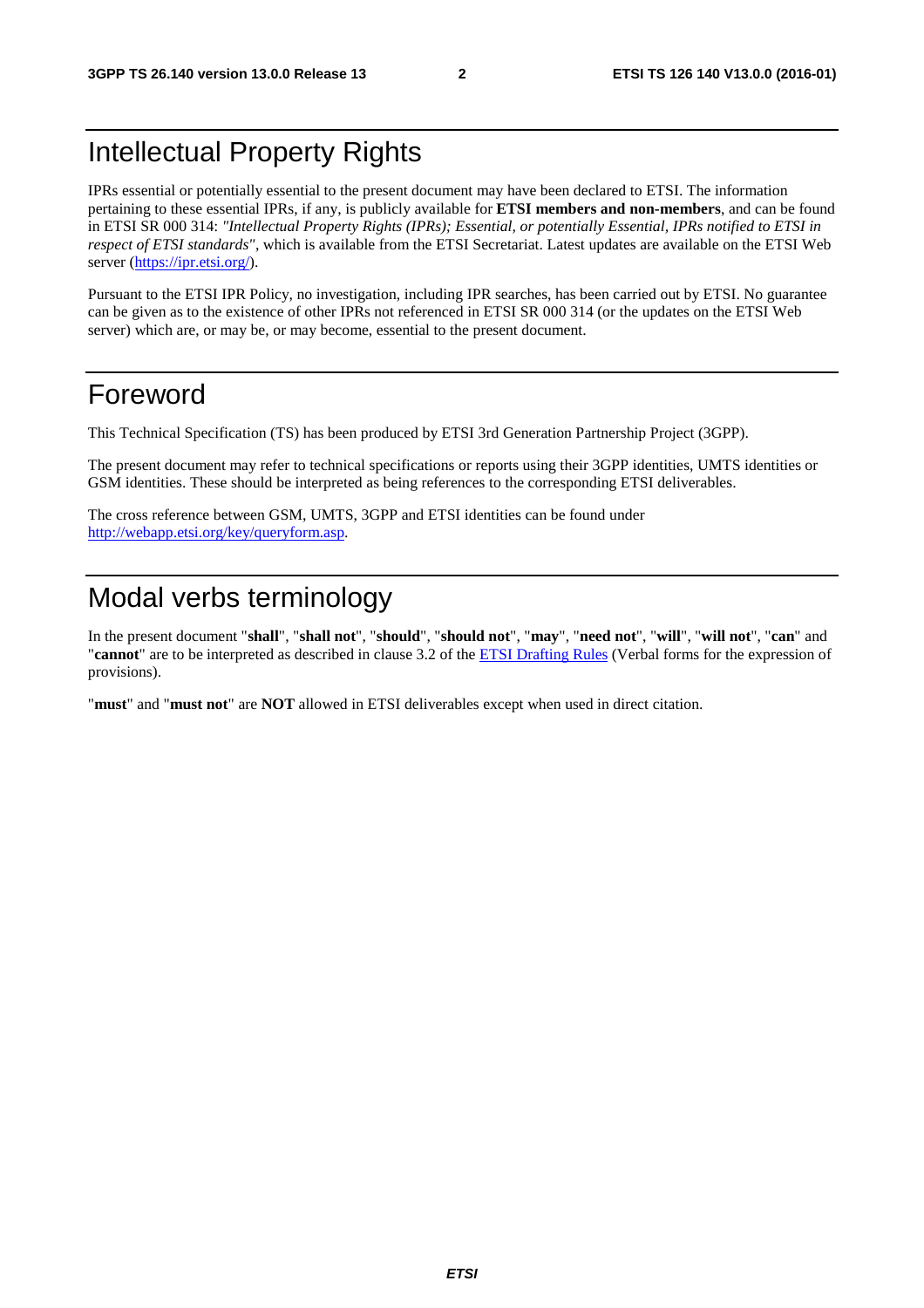$\mathbf{3}$ 

# Contents

| 1              |                               |  |  |  |  |
|----------------|-------------------------------|--|--|--|--|
| 2              |                               |  |  |  |  |
| 3              |                               |  |  |  |  |
| 3.1            |                               |  |  |  |  |
| 3.2            |                               |  |  |  |  |
| $\overline{4}$ |                               |  |  |  |  |
| 4.1            |                               |  |  |  |  |
| 4.2            |                               |  |  |  |  |
| 4.3            |                               |  |  |  |  |
| 4.4            |                               |  |  |  |  |
| 4.5            |                               |  |  |  |  |
| 4.6<br>4.7     |                               |  |  |  |  |
| 4.8            |                               |  |  |  |  |
| 4.9            |                               |  |  |  |  |
| 4.10           |                               |  |  |  |  |
| 4.11           |                               |  |  |  |  |
| 4.12           |                               |  |  |  |  |
| 4.13           |                               |  |  |  |  |
| 4.14           |                               |  |  |  |  |
|                | <b>Annex A (informative):</b> |  |  |  |  |
|                |                               |  |  |  |  |
|                |                               |  |  |  |  |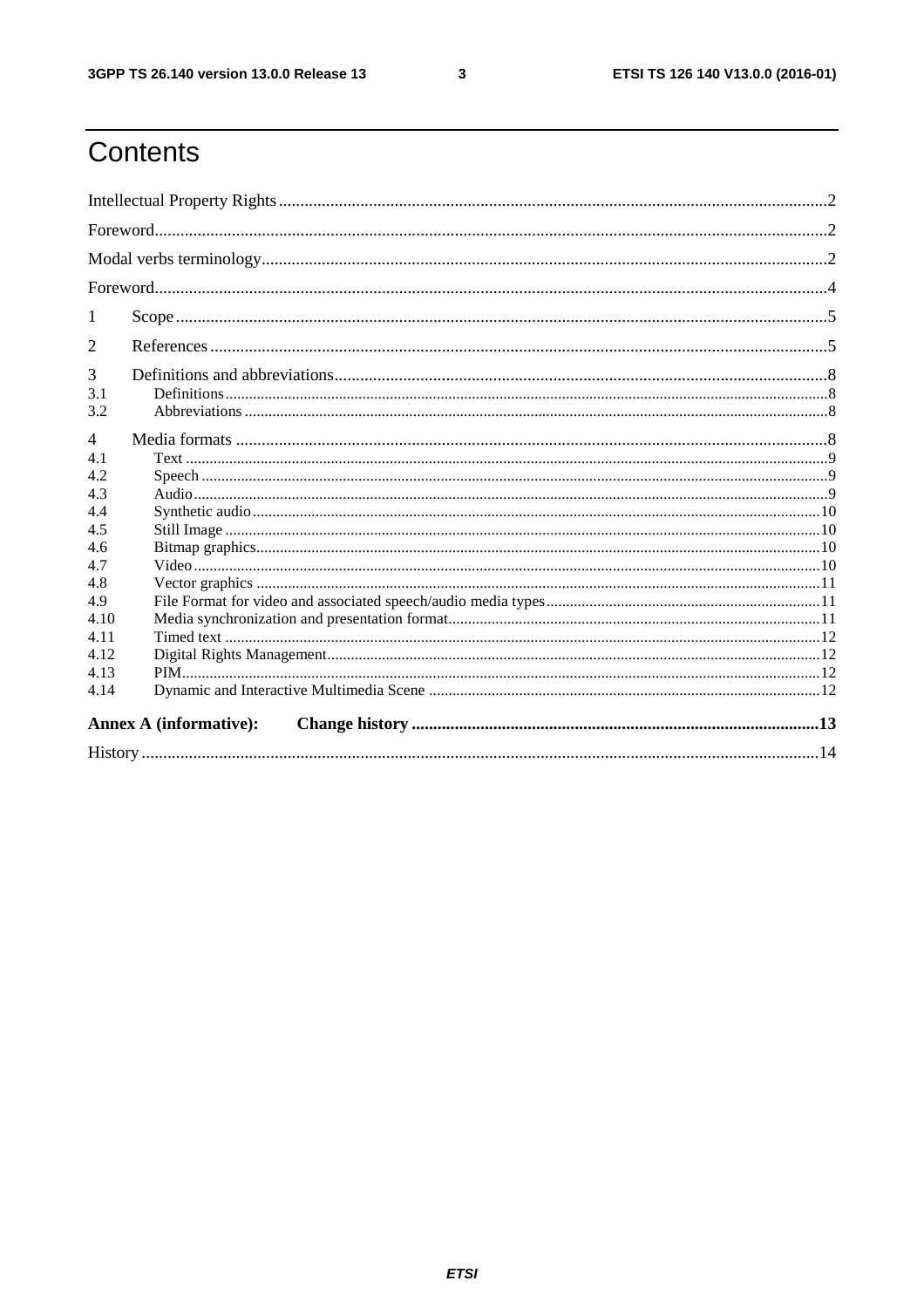### Foreword

This Technical Specification has been produced by the 3<sup>rd</sup> Generation Partnership Project (3GPP).

The contents of the present document are subject to continuing work within the TSG and may change following formal TSG approval. Should the TSG modify the contents of the present document, it will be re-released by the TSG with an identifying change of release date and an increase in version number as follows:

Version x.y.z

where:

- x the first digit:
	- 1 presented to TSG for information;
	- 2 presented to TSG for approval;
	- 3 or greater indicates TSG approved document under change control.
- y the second digit is incremented for all changes of substance, i.e. technical enhancements, corrections, updates, etc.
- z the third digit is incremented when editorial only changes have been incorporated in the specification;

The 3GPP Multimedia messaging service (MMS) specification consists of three 3GPP TSs; 3GPP TS 22.140, 3GPP TS 23.140 and the present document. The TS 3GPP TS 22.140 [22]provides a set of requirements which shall be supported for the provision of non real-time multimedia messaging service, seen primarily from the subscriber's and service providers' points of view. The TS 23.140 [23] identifies the functional capabilities and information flows needed to support the MMS. The present document provides the details of media types, formats and codecs used by the **MMSservice** 

The issue of codecs ad for MMS services has been addressed initially in TS 23.140, owned by the 3GPP T2 group. During the TSG-T WG2 group meeting in Edinburgh in September 2001, the TSG-T WG2 group sent a Liaison statement (S4-AHP040) to the 3GPP SA WG4 group, requesting that the responsibility for the specification of codecs and formats to be used in MMS services is transferred to SA WG4 group starting with Release 5.

After the SA WG4 group agreed to take over this responsibility, and the present document is the result of such commitment on Release 6.

For the sake of interoperability and alignment it is important there is no contradiction between the recommendations made in the present document and in the 26.234 specification [14].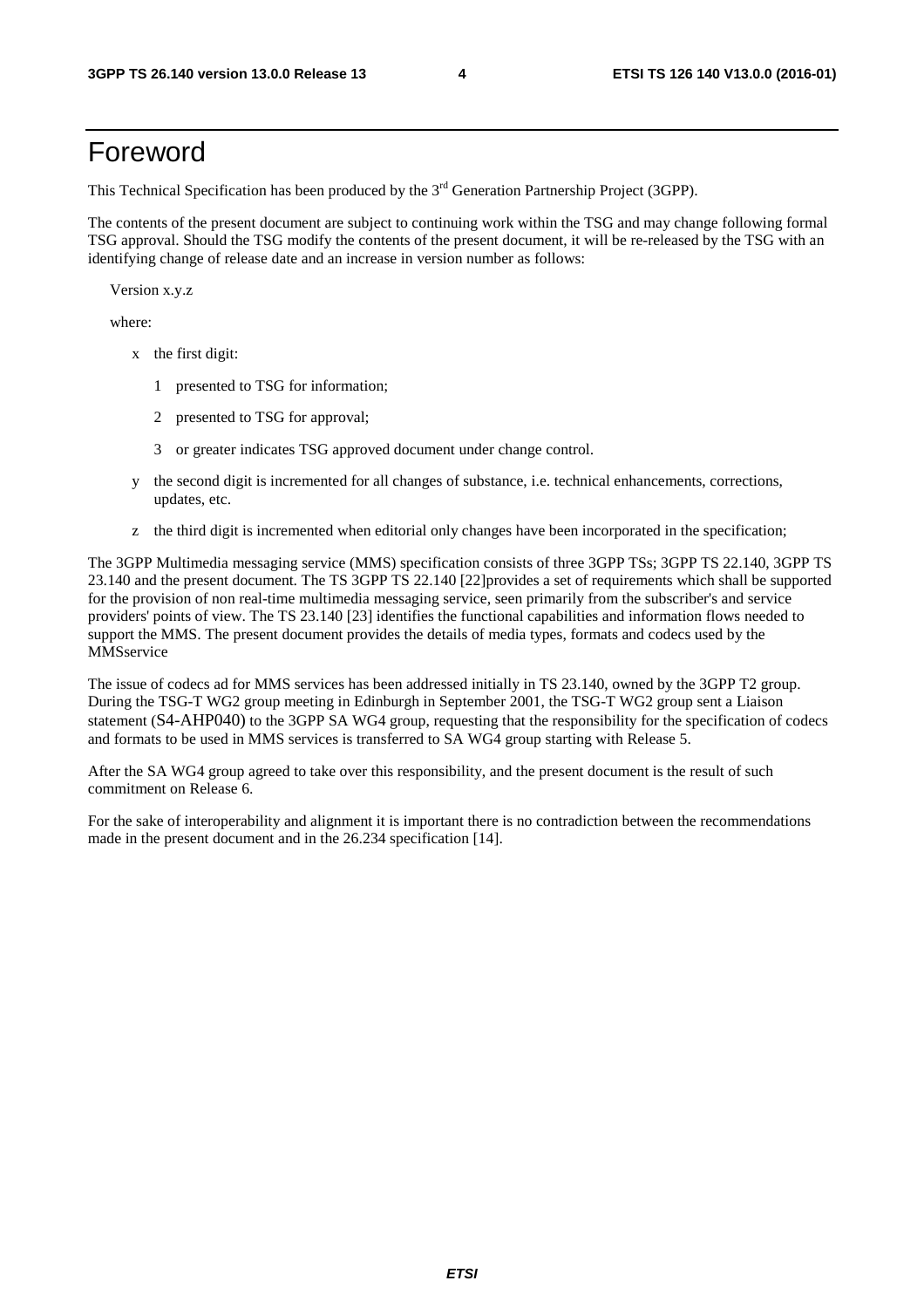### 1 Scope

The present document specifies the media types, formats and codecs for the MMS within the 3GPP system. The scope of the present document extends to codecs for speech, audio, video, still images, bitmap graphics, and other media in general, as well as scene description, multimedia integration and synchronization schemes.

### 2 References

The following documents contain provisions which, through reference in this text, constitute provisions of the present document.

- References are either specific (identified by date of publication, edition number, version number, etc.) or non-specific.
- For a specific reference, subsequent revisions do not apply.
- For a non-specific reference, the latest version applies. In the case of a reference to a 3GPP document (including a GSM document), a non-specific reference implicitly refers to the latest version of that document *in the same Release as the present document*.
- [1] 3GPP TR 21.905: "Vocabulary for 3GPP Specifications".
- [2] The Unicode Consortium: "The Unicode Standard", Version 2.0, Addison-Wesley Developers Press, 1996.URL: http://www.unicode.org/.
- [3] ANSI X3.4, 1986: "Information Systems; Coded Character Set 7 Bit; American National Standard Code for Information Interchange".
- [4] ISO/IEC 8859-1:1998: "Information technology; 8-bit single-byte coded graphic character sets; Part 1: Latin alphabet No. 1".
- [5] IETF; RFC 2279: "UTF-8, A Transformation format of ISO 10646", URL: http://www.ietf.org/rfc/rfc2279.txt.
- [6] 3GPP TS 24.011: "Point-to-Point (PP) Short Message Service (SMS) support on mobile radio interface".
- [7] 3GPP TS 26.090: "AMR speech Codec Transcoding functions".
- [8] ITU-T Recommendation T.81: "Information technology; Digital compression and coding of continuous-tone still images: Requirements and guidelines".
- [9] "JPEG File Interchange Format", Version 1.02, September 1, 1992.
- [10] ITU-T Recommendation H.263 (02/98): "Video coding for low bit rate communication".
- [11] ITU-T Recommendation H.263 Annex X (03/04): "Annex X: Profiles and levels definition".
- [12] ISO/IEC 14496-2 (2004): "Information technology Coding of audio-visual objects Part 2: Visual".
- [13] (void).
- [14] 3GPP TS 26.234: "End-to-end transparent streaming Service; Protocols and codecs".
- [15] CompuServe Incorporated: "GIF Graphics Interchange Format: A Standard defining a mechanism for the storage and transmission of raster-based graphics information", Columbus, OH, USA, 1987.
- [16] Compuserve Incorporated, Columbus, Ohio (1990): "Graphics Interchange Format (Version 89a)".
- [17] IETF RFC 2083: "PNG (Portable Networks Graphics) Specification version 1.0 ", T. Boutell, et. al., March 1997.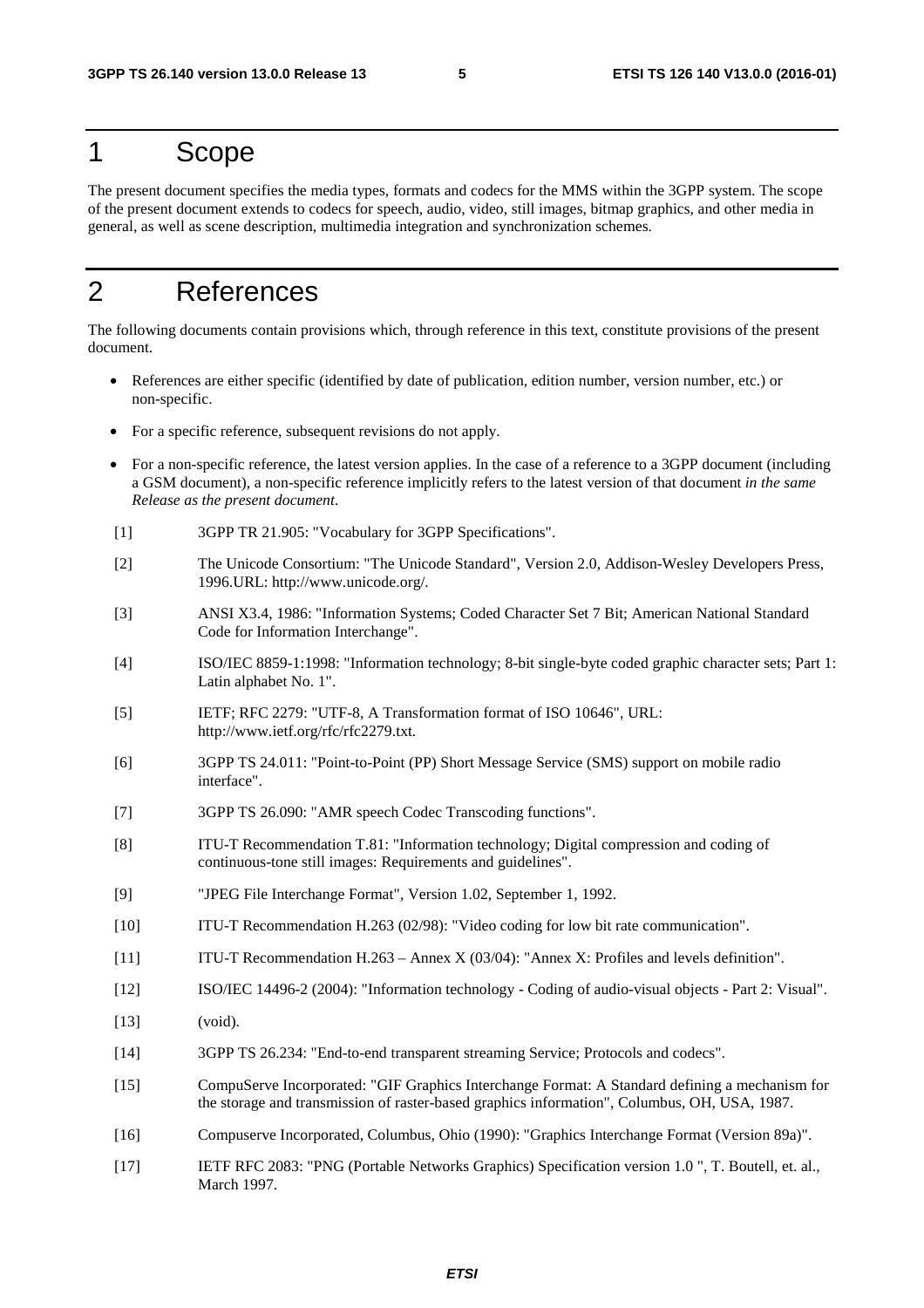- [18] ITU-T Recommendation H.263 (1998): "Video coding for low bit rate communication Annex X, Profiles and Levels Definition".
- [19] ISO/IEC 14496-3:2001, "Information technology -- Coding of audio-visual objects -- Part 3: Audio".
- [20] W3C Last Call Working Draft: "Scalable Vector Graphics (SVG) 1.2", [http://www.w3.org/TR/2004/WD-SVG12-20041027/,](http://www.w3.org/TR/2004/WD-SVG12-20041027/) October 2004.
- [21] W3C Last Call Working Draft: "Mobile SVG Profile: SVG Tiny, Version 1.2", [http://www.w3.org/TR/2004/WD-SVGMobile12-20040813/,](http://www.w3.org/TR/2004/WD-SVGMobile12-20040813/) August 2004.
- [22] 3GPP 22.140: "Service Aspects; Stage 1; Multimedia Messaging Service".
- [23] 3GPP 23.140: "Multimedia Messaging Service (MMS); Functional Description; Stage 2".
- [24] W3C Recommendation: "Synchronized Multimedia Integration Language (SMIL 2.0)", [http://www.w3.org/TR/2001/REC-smil20-20010807/,](http://www.w3.org/TR/2001/REC-smil20-20010807/) August 2001.
- [25] IETF RFC 2046: "Multipurpose Internet Mail Extensions (MIME) Part Two: Media Types".
- [26] 3GPP TS 26.071: "Mandatory Speech Codec speech processing functions; AMR Speech Codec; General description".
- [27] 3GPP TS 26.171: "Speech codec speech processing functions; Adaptive Multi-Rate Wideband (AMR-WB) speech codec; General description".
- [28] Scalable Polyphony MIDI Specification Version 1.0, RP-34, MIDI Manufacturers Association, Los Angeles, CA, February 2002.
- [29] Scalable Polyphony MIDI Device 5-to-24 Note Profile for 3GPP, RP-35, MIDI Manufacturers Association, Los Angeles, CA, February 2002.
- [30] WAP Forum Specification: "XHTML Mobile Profile", [http://www1.wapforum.org/tech/terms.asp?doc=WAP-277-XHTMLMP-20011029-a.pdf,](http://www1.wapforum.org/tech/terms.asp?doc=WAP-277-XHTMLMP-20011029-a.pdf) October 2001.
- [31] "Standard MIDI Files 1.0", RP-001, in "The Complete MIDI 1.0 Detailed Specification, Document Version 96.1" The MIDI Manufacturers Association, Los Angeles, CA, USA, February 1996.
- [32] IETF RFC 3267: "RTP payload format and file storage format for the Adaptive Multi-Rate (AMR) Adaptive Multi-Rate Wideband (AMR-WB) audio codecs ", March 2002.
- [33] 3GPP TS 26.244: "Transparent end-to-end packet switched streaming service (PSS); 3GPP file format (3GP)"
- [34] 3GPP TS 26.246: "Transparent end-to-end packet switched streaming service (PSS); 3GPP SMIL Language Profile".
- [35] 3GPP TS 26.245: "Transparent end-to-end packet switched streaming service (PSS); Timed text format"
- [36] IETF RFC 1952 "GZIP file format specification version 4.3", Deutsch P, May 1996.
- [37] (void)
- [38] Mobile DLS, MMA specification v1.0. RP-41 Los Angeles, CA, USA. 2004.
- [39] Mobile XMF Content Format Specification, MMA specification v1.0., RP-42, Los Angeles, CA, USA. 2004.
- [40] 3GPP TS 26.090: "Mandatory Speech Codec speech processing functions; Adaptive Multi-Rate (AMR) speech codec; Transcoding functions".
- [41] 3GPP TS 26.073: "ANSI-C code for the Adaptive Multi Rate (AMR) speech codec".
- [42] 3GPP TS 26.104: "ANSI-C code for the floating-point Adaptive Multi Rate (AMR) speech codec".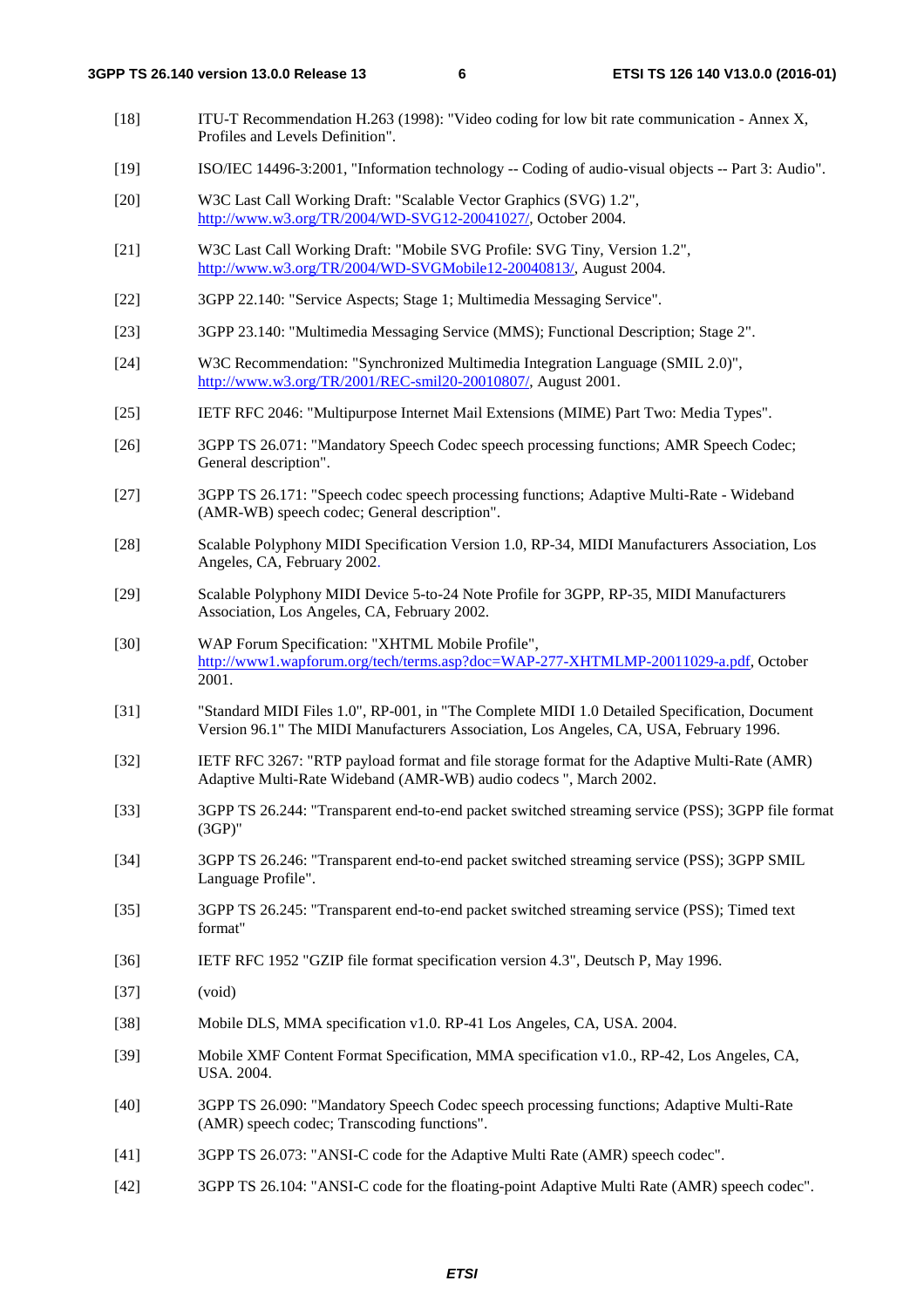- [43] 3GPP TS 26.190: "Speech Codec speech processing functions; AMR Wideband speech codec; Transcoding functions".
- [44] 3GPP TS 26.173: "ANCI-C code for the Adaptive Multi Rate Wideband (AMR-WB) speech codec".
- [45] 3GPP TS 26.204: "ANSI-C code for the Floating-point Adaptive Multi-Rate Wideband (AMR-WB) speech codec".
- [46] 3GPP TS 26.290: "Extended AMR Wideband codec; Transcoding functions".
- [47] 3GPP TS 26.304: "ANSI-C code for the Floating-point; Extended AMR Wideband codec".
- [48] 3GPP TS 26.273: "ANSI-C code for the Fixed-point; Extended AMR Wideband codec".
- [49] 3GPP TS 26.401: "General audio codec audio processing functions; Enhanced aacPlus general audio codec; General description".
- [50] 3GPP TS 26.410: "General audio codec audio processing functions; Enhanced aacPlus general audio codec; Floating-point ANSI-C code".
- [51] 3GPP TS 26.411: "General audio codec audio processing functions; Enhanced aacPlus general audio codec; Fixed-point ANSI-C code".
- [52] ITU-T Recommendation H.264 (04/2013): "Advanced video coding for generic audiovisual services".
- [53] (void)
- [54] "Exchangeable image file format for digital still cameras: EXIF 2.2", Specification by the Japan Electronics and Information Technology Industries Association (JEITA), April 2002, URL: <http://www.exif.org/>
- [55] Standard ECMA-327: "ECMAScript 3<sup>rd</sup> Edition Compact Profile", June 2001.
- [56] "Digital Rights Management", Open Mobile AllianceTM, OMA-Download-DRM-v1\_0, <http://www.openmobilealliance.org/>
- [57] "DRM Rights Expression Language", Open Mobile AllianceTM, OMA-Download-DRMREL-v1\_0, <http://www.openmobilealliance.org/>
- [58] "DRM Content Format", Open Mobile AllianceTM, OMA-Download-DRMCF-v1\_0, <http://www.openmobilealliance.org/>
- [59] "vObject Minimum Interoperability Profile", Open Mobile AllianceTM, OMA-TSvObjectOMAProfile-V1\_0,<http://www.openmobilealliance.org/>
- [60] 3GPP TR [26.936:](http://www.3gpp.org/ftp/Specs/html-info/26936.htm) "Performance characterization of 3GPP audio codecs".
- [61] (void)
- [62] ITU-T Recommendation H.265 (04/2013): "High efficiency video coding".
- [63] 3GPP TS 26.307 'Presentation Layer for 3GPP Services'.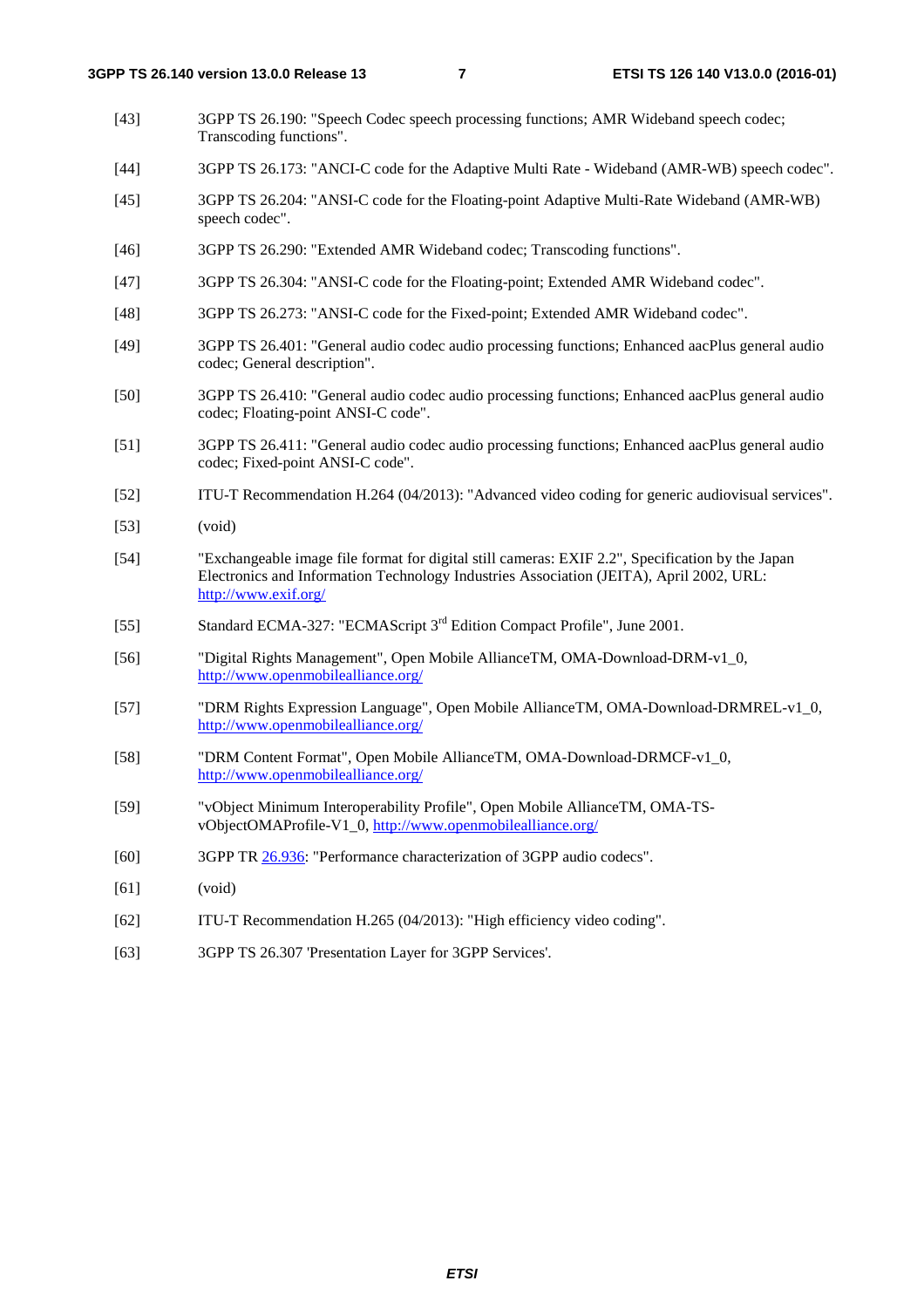## 3 Definitions and abbreviations

#### 3.1 Definitions

For the purposes of the present document, the following terms and definitions apply:

**continuous media:** media with an inherent notion of time, in the present document speech, audio and video

**discrete media:** media that itself does not contain an element of time, in the present document all media not defined as continuous media

**scene description:** description of the spatial layout and temporal behaviour of a presentation, it can also contain hyperlinks

#### 3.2 Abbreviations

For the purposes of the present document, the abbreviations given in 3GPP TR 21.905 [1] and the following apply:

| 3GP              | 3GPP file format                                            |
|------------------|-------------------------------------------------------------|
| AAC              | <b>Advanced Audio Coding</b>                                |
| AVC              | <b>Advanced Video Coding</b>                                |
| CC/PP            | <b>Composite Capability/Preference Profiles</b>             |
| <b>CPB</b>       | Coding Picture Buffer                                       |
| <b>DIMS</b>      | Dynamic and Interactive Multimedia Scene                    |
| <b>DLS</b>       | Downloadable Sounds                                         |
| <b>DRM</b>       | Digital Rights Management                                   |
| Enhanced aacPlus | MPEG-4 High Efficiency AAC plus MPEG-4 Parametric Stereo    |
| <b>EXIF</b>      | Exchangeable image file format                              |
| <b>GIF</b>       | Graphics Interchange Format                                 |
| H.263            | ITU-T video codec                                           |
| <b>HDTV</b>      | High-definition television                                  |
| <b>HEVC</b>      | High Efficiency Video Coding                                |
| <b>ITU-T</b>     | International Telecommunications Union - Telecommunications |
| JFIF             | <b>JPEG File Interchange Format</b>                         |
| <b>JPEG</b>      | Joint Picture Expert Group                                  |
| <b>MIDI</b>      | Musical Instrument Digital Interface                        |
| <b>MIME</b>      | Multipurpose Internet Mail Extensions                       |
| MM               | Multimedia Message                                          |
| <b>MMS</b>       | Multimedia Messaging Service                                |
| <b>MPEG</b>      | Motion Picture Expert Group                                 |
| MP4              | MPEG-4 file format                                          |
| <b>PIM</b>       | <b>Personal Information Manager</b>                         |
| <b>PSS</b>       | Packet-switched Streaming Service                           |
| <b>SBR</b>       | <b>Spectral Band Replication</b>                            |
| <b>SP-MIDI</b>   | Scalable Polyphony MIDI                                     |
| <b>SVG</b>       | <b>Scalable Vector Graphics</b>                             |
| UTF-8            | Unicode Transformation Format (the 8-bit form)              |
| <b>VCL</b>       | Video Coding Layer                                          |
| <b>XMF</b>       | <b>Extensible Music Format</b>                              |
|                  |                                                             |

### 4 Media formats

Multiple media elements shall be combined into a composite single MM using MIME multipart format as defined in RFC 2046 [25]. The media type of a single MM element shall be identified by its appropriate MIME type whereas the media format shall be indicated by its appropriate MIME subtype.

In order to guarantee a minimum support and compatibility between multimedia messaging capable terminals, MMS User Agent supporting specific media types shall comply with the following selection of media formats: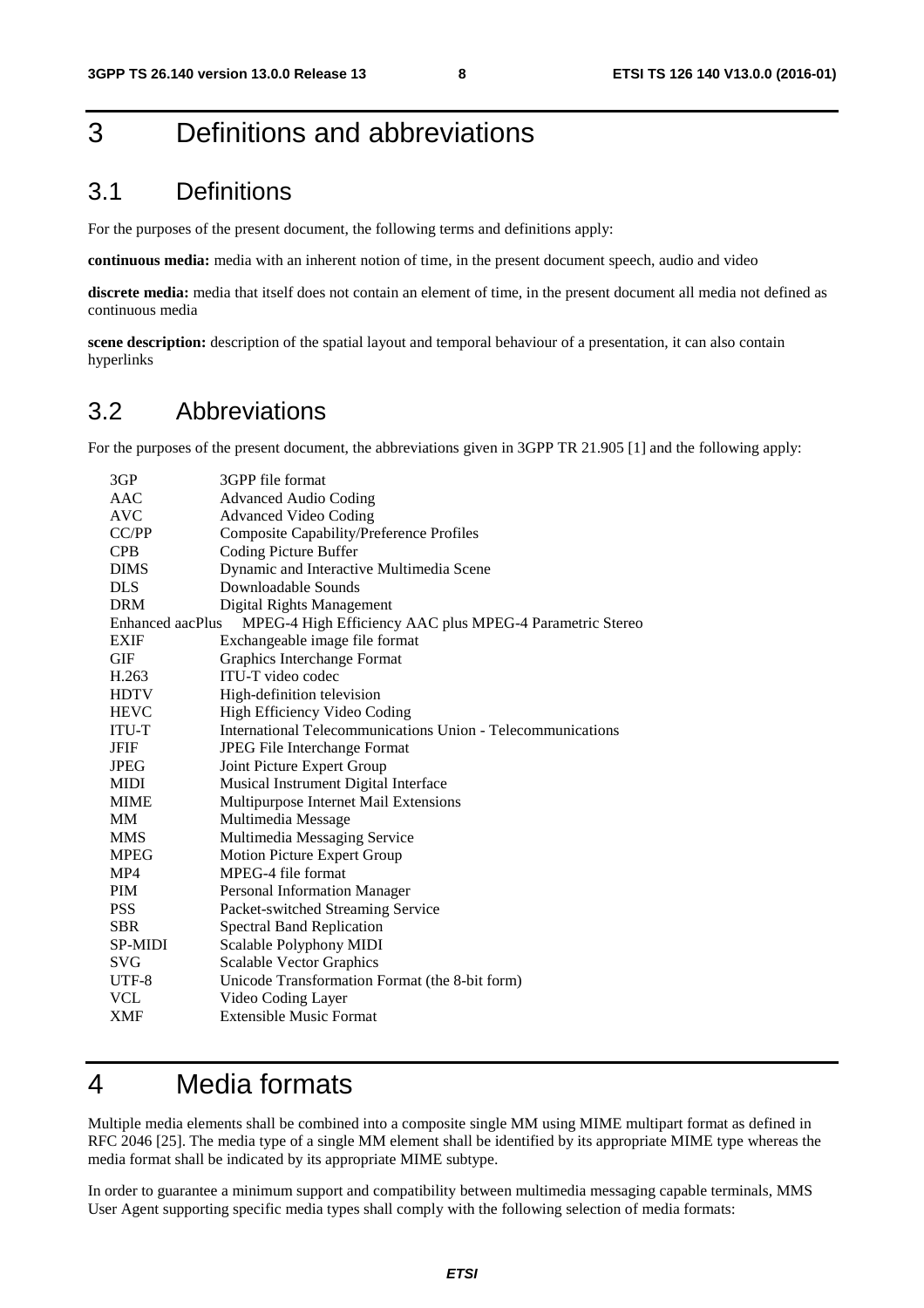#### 4.1 Text

Plain text. Any character encoding (charset) that contains a subset of the logical characters in Unicode [2] shall be used (e.g. US-ASCII [3], ISO-8859-1 [4], UTF-8 [5], Shift\_JIS, etc.).

Unrecognized subtypes of "text" shall be treated as subtype "plain" as long as the MIME implementation knows how to handle the charset. Any other unrecognized subtype and unrecognized charset shall be treated as "application/octet - stream".

Interoperability with SMS text type is according to [23].

#### 4.2 Speech

If speech is supported, the AMR codec shall be supported for narrow-band speech [26][40][41][42].

The AMR wideband speech codec [27][43][44][45] shall be supported when wideband speech working at 16 kHz sampling frequency is supported.

When using speech media type alone, AMR or AMR-WB data is stored according to the file format specified in [32].

Multi-channel sessions shall not be used.

#### 4.3 Audio

If audio is supported, then one or both of the following two audio codecs should be supported:

- Enhanced aacPlus [49] [50] [51]
- Extended AMR-WB [46] [47] [48]

There is no requirement that a terminal supporting decoding by one of the codecs shall also support encoding by that codec.

Specifically, based on the audio codec selection test results Extended AMR-WB is strong for the scenarios marked with blue, Enhanced aacPlus is strong for the scenarios marked with orange, and both are strong for the scenarios marked with green colour in the table below:

| Content type   | Music | Speech over Music | Speech between | Speech |
|----------------|-------|-------------------|----------------|--------|
| Bit rate       |       |                   | Music          |        |
| 14 kbps mono   |       |                   |                |        |
| 18 kbps stereo |       |                   |                |        |
| 24 kbps stereo |       |                   |                |        |
| 24 kbps mono   |       |                   |                |        |
| 32 kbps stereo |       |                   |                |        |
| 48 kbps stereo |       |                   |                |        |

More recent information on the performance of the codecs based on more recent versions of the codecs can be found in TR 26.936 [60].

Enhanced aacPlus decoder is also able to decode MPEG-4 AAC LC content.

Extended AMR-WB decoder is also able to decode AMR-WB content.

In addition, MPEG-4 AAC Low Complexity and MPEG-4 AAC Long Term Prediction object types [19] may be supported. The maximum sampling rate to be supported by the decoder is 48 kHz. The channel configurations to be supported are mono (1/0) and stereo (2/0).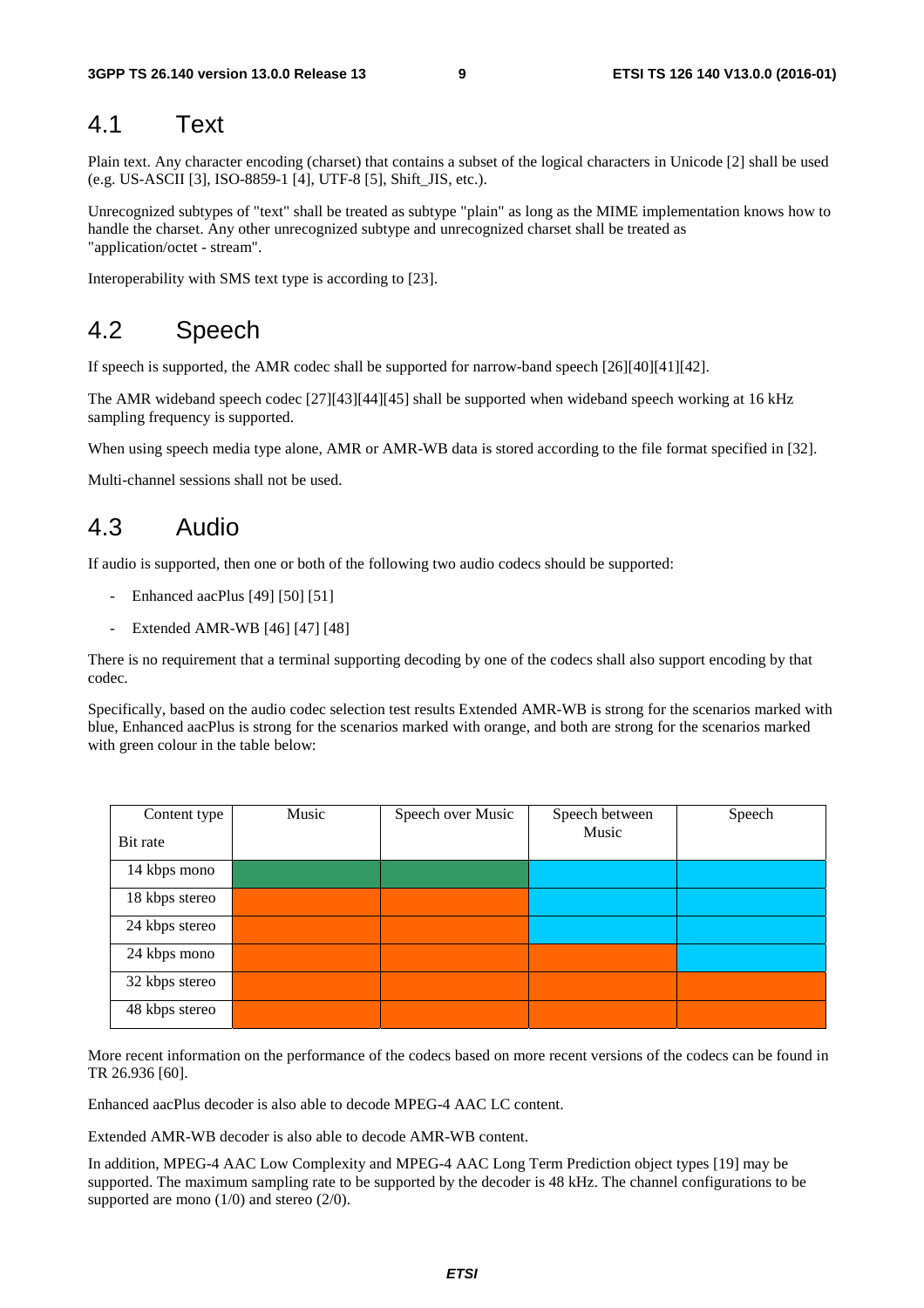### 4.4 Synthetic audio

If synthetic audio is supported, the Scalable Polyphony MIDI (SP-MIDI) content format defined in Scalable Polyphony MIDI Specification [28] and the device requirements defined in Scalable Polyphony MIDI Device 5-to-24 Note Profile for 3GPP [29] should be supported.

SP-MIDI content is delivered in the structure specified in Standard MIDI Files 1.0 [31], either in format 0 or format 1.

In addition the Mobile DLS instrument format defined in [38] and the Mobile XMF content format defined in [39] should be supported.

A MMS client supporting Mobile DLS shall meet the minimum device requirements defined in [38] in section 1.3 and the requirements for the common part of the synthesizer voice as defined in [29] in sections 1.2.1.2. If Mobile DLS is supported, wavetables encoded with the G.711 A-law codec (wFormatTag value 0x0006, as defined in [38]) shall also be supported. The optional group of processing blocks as defined in [39] may be supported. Mobile DLS resources are delivered either in the file format defined in [38], or within Mobile XMF as defined in [39]. For Mobile DLS files delivered outside of Mobile XMF, the loading application should unload Mobile DLS instruments so that the sound bank required by the SP-MIDI profile [29] is not persistently altered by temporary loadings of Mobile DLS files.

Content that pairs Mobile DLS and SP-MIDI resources is delivered in the structure specified in Mobile XMF [39]. As defined in [39], a Mobile XMF file shall contain one SP-MIDI SMF file and no more than one Mobile DLS file. MMS clients supporting Mobile XMF must not support any other resource types in the Mobile XMF file. Media handling behaviours for the SP-MIDI SMF and Mobile DLS resources contained within Mobile XMF are defined in [39].

### 4.5 Still Image

If still images are supported, ISO/IEC JPEG [8] together with JFIF [9] shall be supported. The support for ISO/IEC JPEG only apply to the following two modes:

- mandatory: baseline DCT, non-differential, Huffman coding, as defined in table B.1, symbol 'SOF0' in [8];
- optional: progressive DCT, non-differential, Huffman coding, as defined in table B.1, symbol 'SOF2' [8].

For JPEG baseline DCT, EXIF compressed image file format should also be supported, as defined in [54]. In that case there is no requirement for the MMS client to interpret or present the EXIF parameters recorded in the file.

### 4.6 Bitmap graphics

If bitmap graphics is supported, the following bitmap graphics formats should be supported:

- GIF87a [15];
- GIF89a, [16];
- PNG, [17].

#### 4.7 Video

If video is supported, the following applies:

- H.263 profile 0 level 45 [10][11] should be supported for compatibility with earlier content and UEs.
- H.264 (AVC) [52] Constrained Baseline Profile (CBP) Level 1.3 shall be supported.
- H.264 (AVC) [52] High Profile Level 3.1 with frame mbs only flag=1 should be supported by MMS clients supporting HDTV video content at a resolution of 1280x720 (720p) with progressive scan at 30 frames per second. Maximum VCL Bit Rate shall be constrained to 14Mbps by cpbBrVclFactor & cpbBrNalFactor being fixed to 1000 and 1200 respectively, irrespective of the profile. Note that peak Bit Rate is determined by the CPB size.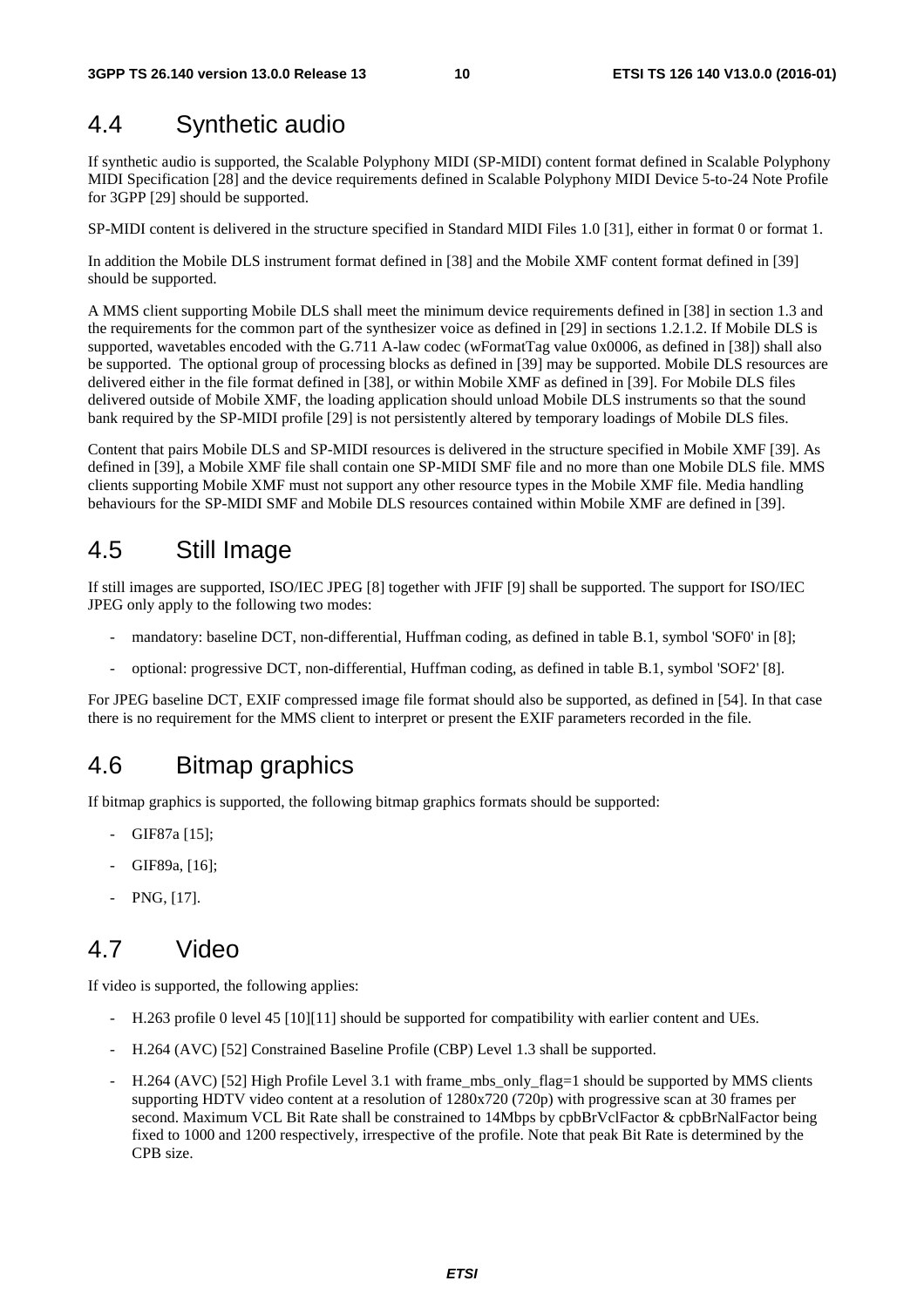- H.265 (HEVC) [62] Main Profile, Main Tier, Level 3.1 decoder should be supported. H.265 (HEVC) Main Profile shall be used with general\_progressive\_source\_flag equal to 1, general\_interlaced\_source\_flag equal to 0, general\_non\_packed\_constraint\_flag equal to 1, and general\_frame\_only\_constraint\_flag equal to 1.

If stereoscopic 3D video is supported, ITU-T Recommendation H.264 / MPEG-4 (Part 10) AVC [52] Stereo High Profile (SHP) Level 3.1 with frame\_mbs\_only\_flag=1 should be supported. When an H.264 (AVC) SHP sub-bitstream containing the base view only complies with Level 1.3 or below, it should be constrained as follows: the value of the profile idc should be equal to 66 and the value of the constraint set1 flag should be equal to 1 in all active sequence parameter sets, i.e. the H.264 (AVC) Constrained Baseline Profile should be indicated to be used for the base view.

NOTE: When the base view sub-bitstream of the MM complies with H.264 (AVC) CPB Level 1.3 or below, the base view of an MM can be played back by any MMS (Release 11) client supporting video, or the MM can be modified without re-encoding to an MM including 2D video to be played back in H.264 (AVC) CPB compatible MMS clients.

There are no requirements on output timing conformance of H.264 (AVC) decoding (Annex C of [52]) or H.265 (HEVC) decoding (Annex C of [62]).

A video buffer model defined in Annex G of document [14] should be used with H.263. It shall not be used with H.264 (AVC) or H.265 (AVC).

### 4.8 Vector graphics

If 2D vector graphics is supported, Scalable Vector Graphics (SVG) Tiny 1.2 [20][21] and ECMAScript [55] shall be supported.

- NOTE 1: The compression format for SVG content is GZIP [35], in accordance with the SVG specification [20].
- NOTE 2: Only media formats supported by MMS, as specified in clause 4 of this specification, shall be used. MMS clients do not support the Ogg Vorbis format.
- NOTE 3: Content creators of SVG Tiny 1.2 for MMS clients are strongly recommended to follow the content creation guidelines provided for PSS clients in Annex L of [14].
- NOTE 4: If SVG Tiny 1.2 will not be published within a reasonable timeframe, the decision to adopt SVG Tiny 1.2 in favour of SVG Tiny 1.1 may be reconsidered.

### 4.9 File Format for video and associated speech/audio media types

To ensure interoperability for the transport of video and associated speech/audio and timed text in an MM, the 3GPP file format with Basic profile shall be supported.

The usage of the 3GPP file format shall follow the technical specifications and the implementation guidelines specified in TS 26.233 [33]

NOTE: When using speech media type alone, AMR or AMR-WB data is stored according to the file format specified in [32].

### 4.10 Media synchronization and presentation format

MMS clients and servers that support HTML shall support the 3GPP HTML5 profile as defined in [63]. MMS servers should support translation from other scene description formats, such as SMIL [24] and XHTML Mobile Profile [30] to HTML5. The MMS client that supports HTML shall include the HTML5 MIME type 'text/html' as part of the User Agent header field in the request sent to the server.

The MMS Relay/Server shall not accept an MMS message using HTML5 presentation unless it supports HTML5 presentation format and supports transcoding to SMIL 2.0 or XHTML Mobile Profile. For this purpose, the MMS Relay/Server uses the capability negotiation as defined in section 7.1.3.1 of [22] to detect the user agent"s capabilities.

All referenced resources should be delivered as part of the same multi-part MIME document, where the HTML5 document shall be the root part.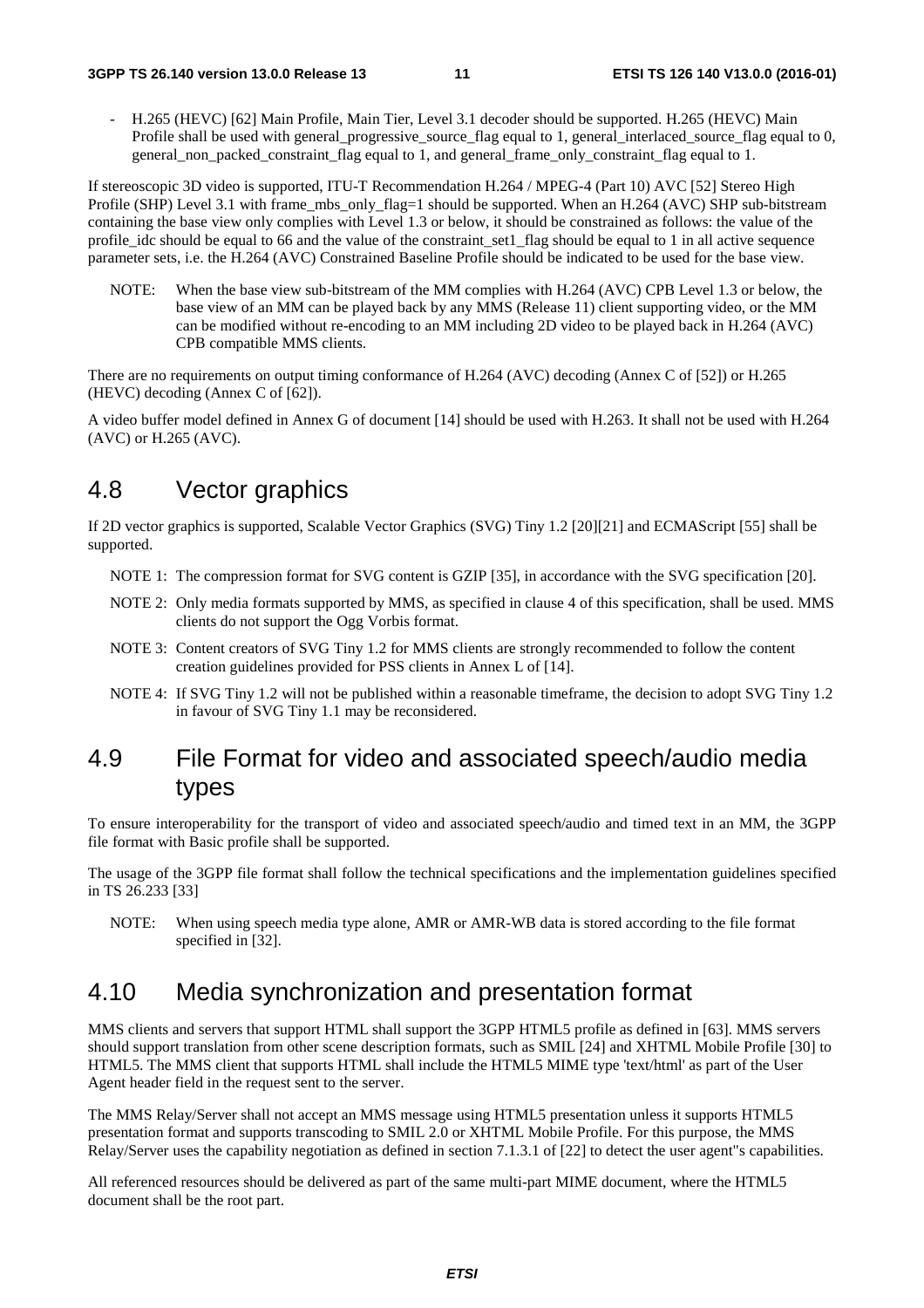The 3GPP MMS uses a subset of SMIL 2.0 [24] for media synchronization and scene description. MMS clients and servers with support for media synchronization and scene descriptions shall support the 3GPP SMIL Language Profile defined in [34].

This profile is a subset of the SMIL 2.0 Language Profile but a superset of the SMIL 2.0 Basic Language Profile. Document [34] also includes an informative annex A that provides guidelines for SMIL content authors.

Additionally, XHTML Mobile Profile [30] for scene description should be supported. MMS clients and servers with support for scene descriptions based on XHTML shall support XHTML Mobile Profile [30], defined by the WAP Forum.

XHTML Mobile Profile is a subset of XHTML 1.1 but a superset of XHTML Basic.

#### 4.11 Timed text

If timed text is supported, MMS clients shall support [35] with 3GP files using Basic profile [33].

#### 4.12 Digital Rights Management

If Rights Management is supported, OMA Digital Rights Management (DRM) 1.0 [56][57][58] shall be supported.

#### 4.13 PIM

If Personal Data Interchange is supported this shall be done according to the OMA vObject Minimum Interoperability Profile [59].

#### 4.14 Dynamic and Interactive Multimedia Scene

If dynamic and interactive multimedia scene is supported, MMS clients and servers shall support 3GPP TS 26.142 [61].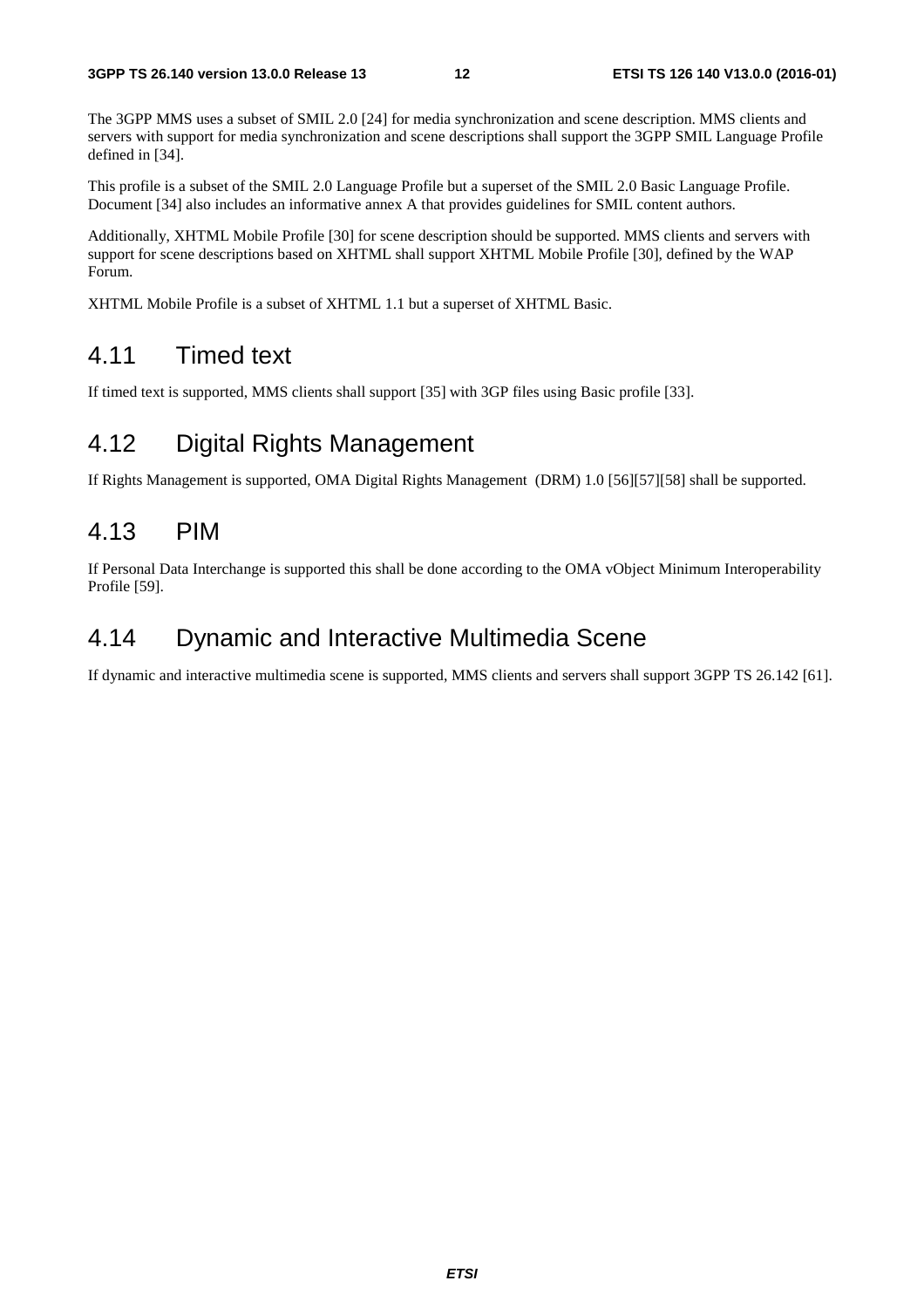# Annex A (informative): Change history

| <b>Change history</b> |    |                |           |                |                                                                          |        |            |
|-----------------------|----|----------------|-----------|----------------|--------------------------------------------------------------------------|--------|------------|
| <b>Date</b>           |    | TSG # TSG Doc. | <b>CR</b> |                | <b>Rev Subject/Comment</b>                                               | Old    | <b>New</b> |
| 2002-03               | 15 | SP-020075      |           |                | Version 2.0.0 presented for approval                                     | 2.0.0  | 5.0.0      |
| 2002-06               | 16 | SP-020224      | 001       |                | Correcting the reference to AMR and AMR-WB 5.0.0<br>RTP payload          |        | 5.1.0      |
| 2002-12               | 18 | SP-020691      | 002       |                | Code points for H.263                                                    | 5.1.0  | 5.2.0      |
| 2002-12               | 18 | SP-020691      | 003       | 1              | File Format name change from MP4 to 3GP                                  | 5.1.0  | 5.2.0      |
|                       |    |                |           |                |                                                                          |        |            |
| 2004-09               | 25 | SP-040641      | 006       | $\mathcal{P}$  | Introduction of Extended AMR-WB and<br>Enhanced aacPlus into MMS service | 5.2.0  | 6.0.0      |
| 2004-09               | 25 | SP-040650      | 007       | 1              | Update of MMS codecs and formats with<br>Release 6 functionality         | 5.2.0  | 6.0.0      |
| 2004-09               | 25 | SP-040655      | 008       | $\mathbf{1}$   | Update of MMS codecs and formats with<br>H.264                           | 5.2.0  | 6.0.0      |
| 2004-12               | 26 | SP-040838      | 009       | 1              | Support for EXIF in MMS                                                  | 6.0.0  | 6.1.0      |
| 2004-12               | 26 | SP-040838      | 010       |                | Adoption of SVG Tiny 1.2 for MMS                                         | 6.0.0  | 6.1.0      |
| 2005-12               | 27 | SP-050175      | 011       | $\mathfrak{p}$ | Introduction of PIM and DRM                                              | 6.1.0  | 6.2.0      |
| 2006-03               | 31 | SP-060009      | 0012      | 1              | Addition of a reference to TR 26.936                                     | 6.2.0  | 6.3.0      |
| 2006-09               | 33 | SP-060600      | 0013      |                | Editorial correction of references                                       | 6.3.0  | 7.0.0      |
| 2007-06               | 36 | SP-070319      | 0014      | $\mathcal{P}$  | Inclusion of DIMS in MMS                                                 | 7.0.0  | 7.1.0      |
| 2008-12               | 42 |                |           |                | Version for Release 8                                                    | 7.1.0  | 8.0.0      |
| 2009-12               | 46 |                |           |                | Version for Release 9                                                    | 8.0.0  | 9.0.0      |
| 2011-03               | 51 |                |           |                | Version for Release 10                                                   | 9.0.0  | 10.0.0     |
| 2012-03               | 55 | SP-120026      | 0016      | 4              | On MMS video enhancements                                                | 10.0.0 | 11.0.0     |
| 2012-09               | 57 | SP-120509      | 0017      | $\overline{2}$ | Inclusion of MVC support for MMS                                         | 11.0.0 | 11.1.0     |
| 2014-03               | 63 | SP-140009      | 0018      |                | HEVC support                                                             | 11.1.0 | 12.0.0     |
| 2015-12               | 70 | SP-150653      | 0019      | 5              | HTML5 as Presentation Layer for MMS                                      | 12.0.0 | 13.0.0     |